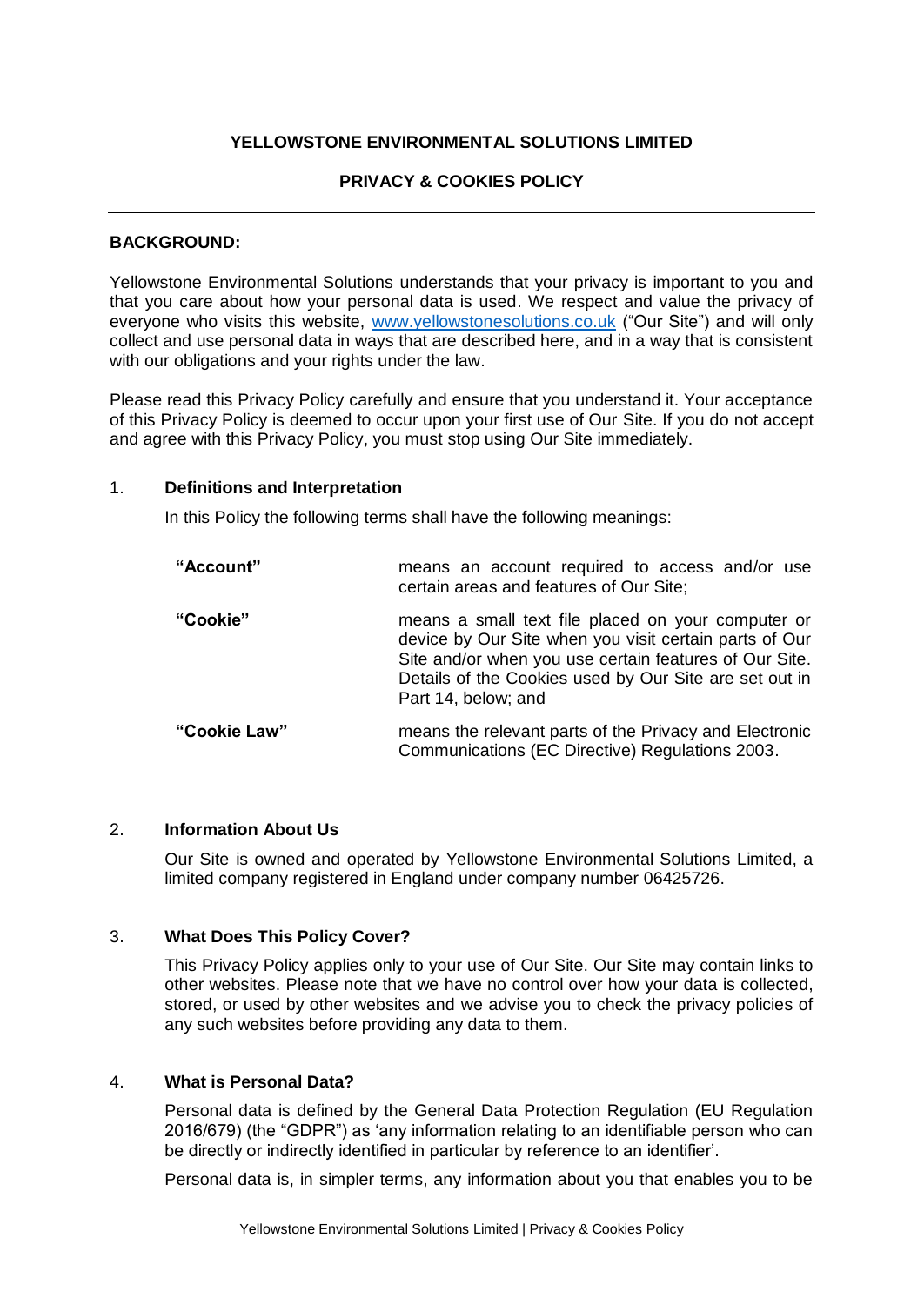identified. Personal data covers obvious information such as your name and contact details, but it also covers less obvious information such as identification numbers, electronic location data, and other online identifiers.

## 5. **What Are My Rights?**

Under the GDPR, you have the following rights, which we will always work to uphold:

- a) The right to be informed about our collection and use of your personal data. This Privacy Policy should tell you everything you need to know, but you can always contact us to find out more or to ask any questions using the details in Part 15.
- b) The right to access the personal data we hold about you. Part 13 will tell you how to do this.
- c) The right to have your personal data rectified if any of your personal data held by us is inaccurate or incomplete. Please contact us using the details in Part 15 to find out more.
- d) The right to be forgotten, i.e. the right to ask us to delete or otherwise dispose of any of your personal data that we have. Please contact us using the details in Part 15 to find out more.
- e) The right to restrict (i.e. prevent) the processing of your personal data.
- f) The right to object to us using your personal data for a particular purpose or purposes.
- g) The right to data portability. This means that, if you have provided personal data to us directly, we are using it with your consent or for the performance of a contract, and that data is processed using automated means, you can ask us for a copy of that personal data to re-use with another service or business in many cases.
- h) Rights relating to automated decision-making and profiling. We do not use your personal data in this way.

For more information about our use of your personal data or exercising your rights as outlined above, please contact us using the details provided in Part 15.

Further information about your rights can also be obtained from the Information Commissioner's Office or your local Citizens Advice Bureau.

If you have any cause for complaint about our use of your personal data, you have the right to lodge a complaint with the Information Commissioner's Office.

#### 6. **What Data Do We Collect?**

- 6.1 Depending upon your use of Our Site, we may collect some or all of the following personal data (please also see Part 14 on our use of Cookies and similar technologies and our Cookie Policy: [www.yellowstonesolutions.co.uk/privacy\)](http://www.monitorpestcontrol.co.uk/privacy):
	- Name;
	- Address:
	- Email address;
	- Telephone number;
	- Business name;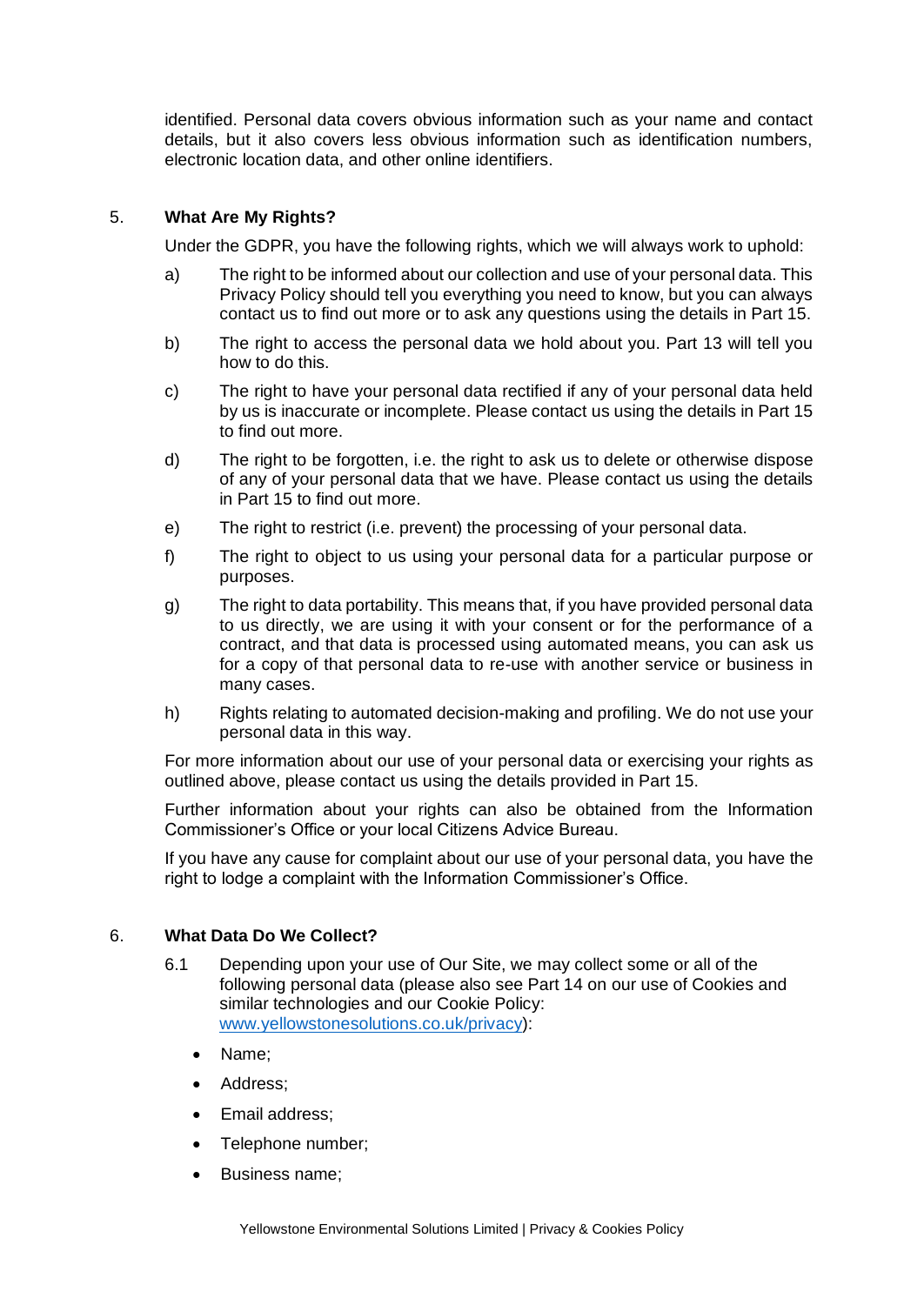- Job title;
- Information about your preferences;
- IP address:
- Web browser type and version;
- Operating system;
- A list of URLs starting with a referring site, your activity on Our Site, and the site you exit to.

### 7. **How Do You Use My Personal Data?**

Under the GDPR, we must always have a lawful basis for using personal data. This may be because the data is necessary for our performance of a contract with you, because you have consented to our use of your personal data, or because it is in our legitimate business interests to use it. Your personal data may be used for one of the following purposes:

- Providing and managing your Account;
- Providing and managing your access to Our Site;
- Supplying our products and services to you. Your personal details are required in order for us to enter into a contract with you.
- Personalising and tailoring our products and services for you.
- Communicating with you. This may include responding to emails or calls from you.
- Supplying you with information by email that you have opted-in to (you may unsubscribe or opt-out at any time by emailing [info@yellowstonesolutions.co.uk](mailto:info@yellowstonesolutions.co.uk) with 'OPT OUT' in the subject header).
- Analysing your use of Our Site to enable us to continually improve Our Site and your user experience.

With your permission and/or where permitted by law, we may also use your personal data for marketing purposes, which may include contacting you by email, telephone, text message and post with information, news, and offers on our products and services. You will not be sent any unlawful marketing or spam. We will always work to fully protect your rights and comply with our obligations under the GDPR and the Privacy and Electronic Communications (EC Directive) Regulations 2003, and you will always have the opportunity to opt-out.

Third Parties whose content appears on Our Site may use third-party Cookies, as detailed below in Part 14. Please refer to Part 14 for more information on controlling cookies. Please note that we do not control the activities of such third parties, nor the data that they collect and use themselves, and we advise you to check the privacy policies of any such third parties.

# 8. **How Long Will You Keep My Personal Data?**

We will not keep your personal data for any longer than is reasonably necessary in light of the reason(s) for which it was first collected.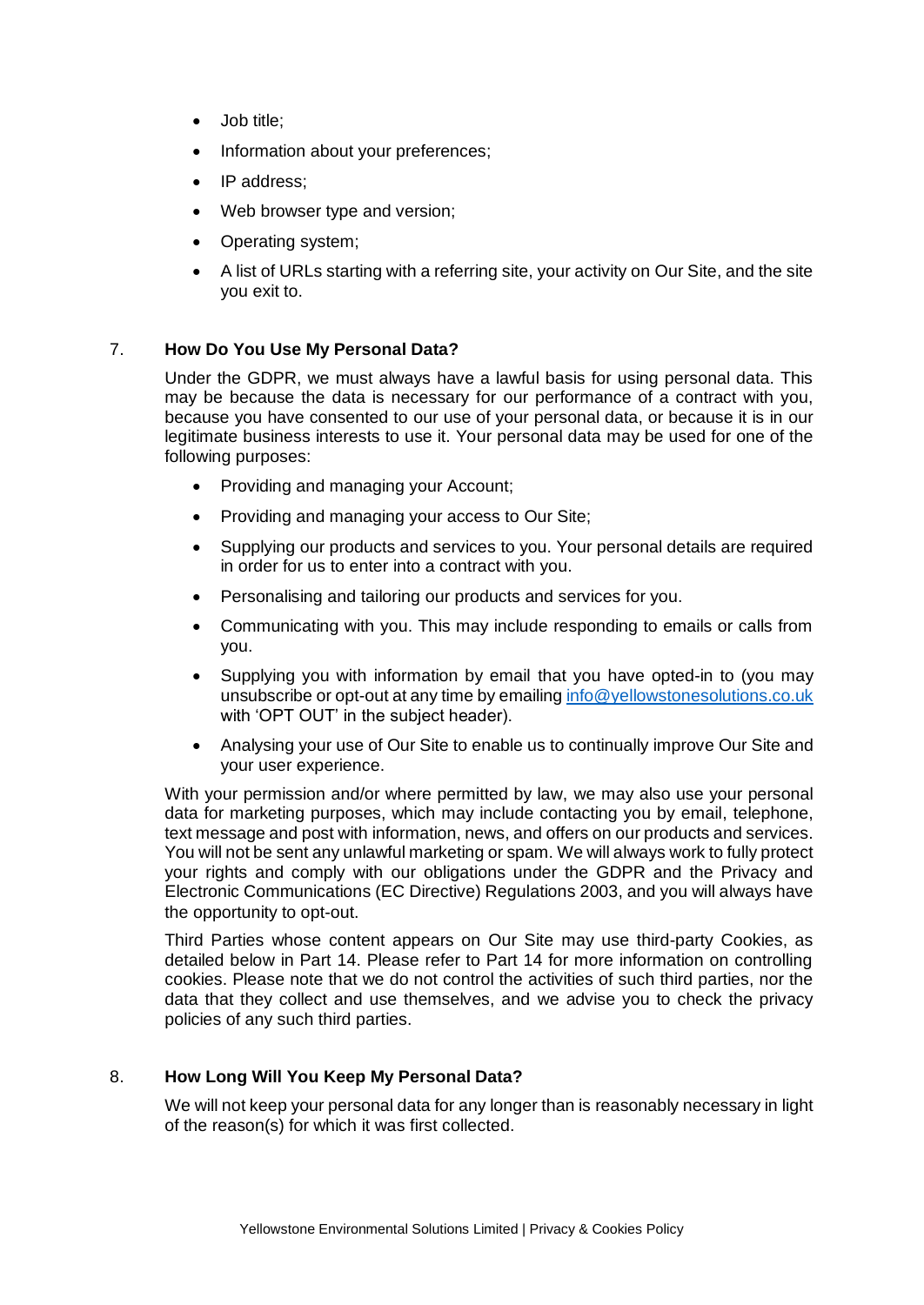## 9. **How and Where Do You Store or Transfer My Personal Data?**

We will only store or transfer your personal data within the European Economic Area (the "EEA"). The EEA consists of all EU member states, plus Norway, Iceland, and Liechtenstein. This means that your personal data will be fully protected under the GDPR or to equivalent standards by law.

### 10. **Do You Share My Personal Data?**

We may sometimes contract with approved GDPR-compliant third parties to supply certain products and services. These may include payment processing, delivery, and marketing. In some cases, those third parties may require access to some or all of your personal data that we hold.

If any of your personal data is required by a third party, as described above, we will take steps to ensure that your personal data is handled safely, securely, and in accordance with your rights, our obligations, and the third party's obligations under the law, as described above in Part 9.

If any personal data is transferred outside of the EEA, we will take suitable steps in order to ensure that your personal data is treated just as safely and securely as it would be within the UK and under the GDPR, as explained above in Part 9.

In some limited circumstances, we may be legally required to share certain personal data, which might include yours, we are involved in legal proceedings or complying with legal obligations, a court order, or the instructions of a government authority.

### 11. **How Can I Control My Personal Data?**

- 11.1 In addition to your rights under the GDPR, set out in Part 5, when you submit personal data via Our Site, you may be given options to restrict our use of your personal data. In particular, we aim to give you strong controls on our use of your data for direct marketing purposes (including the ability to opt-out of receiving emails from us which you may do by unsubscribing using the links provided in our emails).
- 11.2 You may also wish to sign up to one or more of the preference services operating in the UK: The Telephone Preference Service ("the TPS"), the Corporate Telephone Preference Service ("the CTPS"), and the Mailing Preference Service ("the MPS"). These may help to prevent you receiving unsolicited marketing. Please note, however, that these services will not prevent you from receiving marketing communications that you have consented to receiving.

#### 12. **Can I Withhold Information?**

You may access certain areas of Our Site without providing any personal data at all. However, to use all features and functions available on Our Site you may be required to submit or allow for the collection of certain data.

12.1 You may restrict our use of Cookies. For more information, see Part 14 and our Cookie Policy: [www.yellowstonesolutions.co.uk/privacy.](http://www.monitorpestcontrol.co.uk/privacy)

### 13. **How Can I Access My Personal Data?**

If you want to know what personal data we have about you, you can ask us for details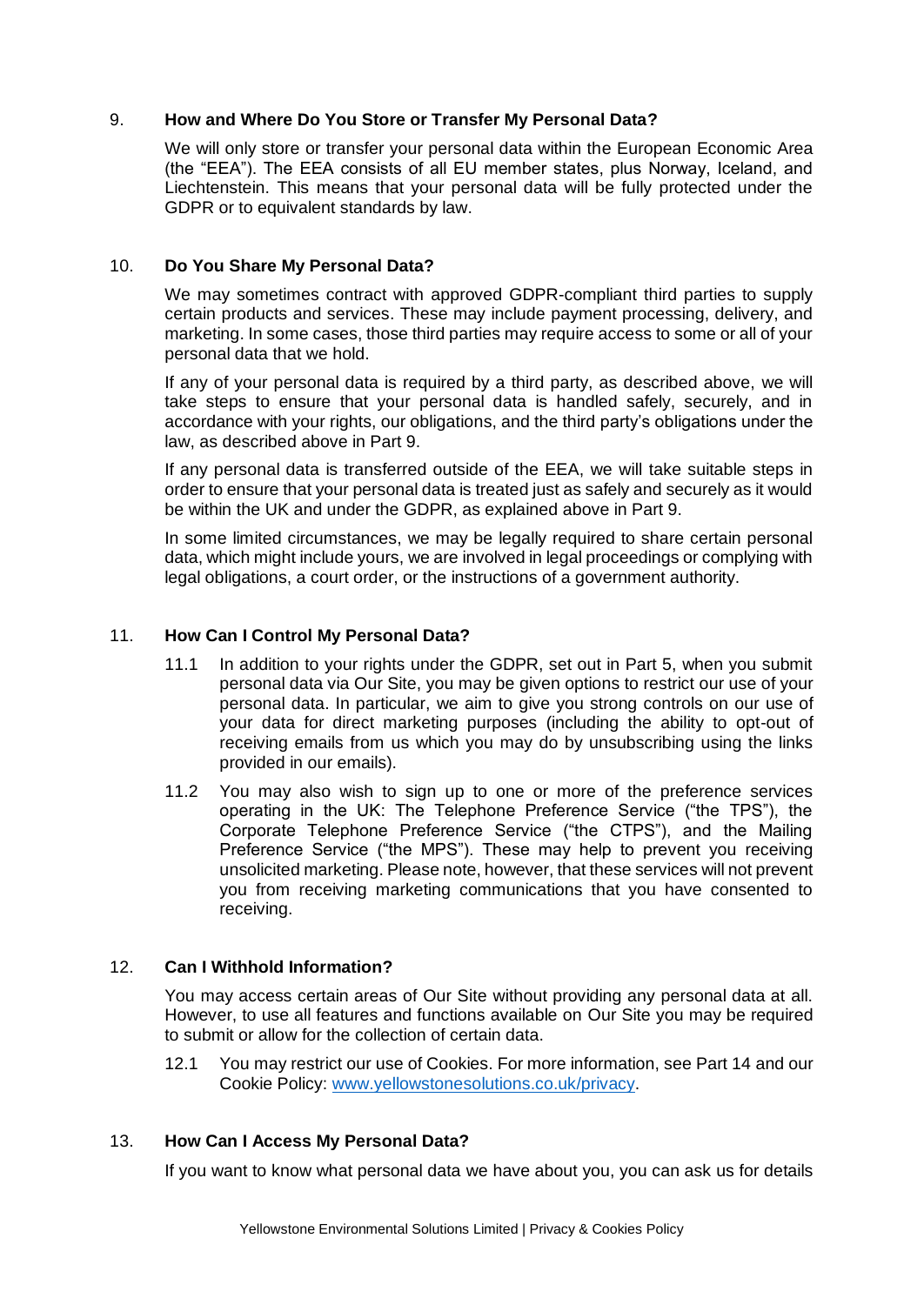of that personal data and for a copy of it (where any such personal data is held). This is known as a "subject access request".

All subject access requests should be made in writing and sent to the email or postal addresses shown in Part 15.

There is not normally any charge for a subject access request. If your request is 'manifestly unfounded or excessive' (for example, if you make repetitive requests) a fee may be charged to cover our administrative costs in responding.

We will respond to your subject access request within one month of receiving it. Normally, we aim to provide a complete response, including a copy of your personal data within that time. In some cases, however, particularly if your request is more complex, more time may be required up to a maximum of three months from the date we receive your request. You will be kept fully informed of our progress.

### 14. **How Do You Use Cookies?**

Our Site may place and access certain first-party Cookies on your computer or device. First-party Cookies are those placed directly by us and are used only by us. We use Cookies to facilitate and improve your experience of Our Site and to provide and improve our products and services. We have carefully chosen these Cookies and have taken steps to ensure that your privacy and personal data is protected and respected at all times.

By using Our Site, you may also receive certain third-party Cookies on your computer or device. Third-party Cookies are those placed by websites, services, and/or parties other than us.

All Cookies used by and on Our Site are used in accordance with current Cookie Law.

Before Cookies are placed on your computer or device, you will be shown a pop-up requesting your consent to set those Cookies. By giving your consent to the placing of Cookies you are enabling us to provide the best possible experience and service to you. You may, if you wish, deny consent to the placing of Cookies; however certain features of Our Site may not function fully or as intended.

Our Site uses analytics services provided by Google. Website analytics refers to a set of tools used to collect and analyse anonymous usage information, enabling us to better understand how Our Site is used. This, in turn, enables us to improve Our Site and the products and services offered through it.

The analytics service used by Our Site uses Cookies to gather the required information. You do not have to allow us to use these Cookies, however whilst our use of them does not pose any risk to your privacy or your safe use of Our Site, it does enable us to continually improve Our Site, making it a better and more useful experience for you.

In addition to the controls that we provide, you can choose to enable or disable Cookies in your internet browser. Most internet browsers also enable you to choose whether you wish to disable all Cookies or only third-party Cookies. By default, most internet browsers accept Cookies, but this can be changed. For further details, please consult the help menu in your internet browser or the documentation that came with your device.

You can choose to delete Cookies on your computer or device at any time, however you may lose any information that enables you to access Our Site more quickly and efficiently including, but not limited to, login and personalisation settings.

It is recommended that you keep your internet browser and operating system up-todate and that you consult the help and guidance provided by the developer of your